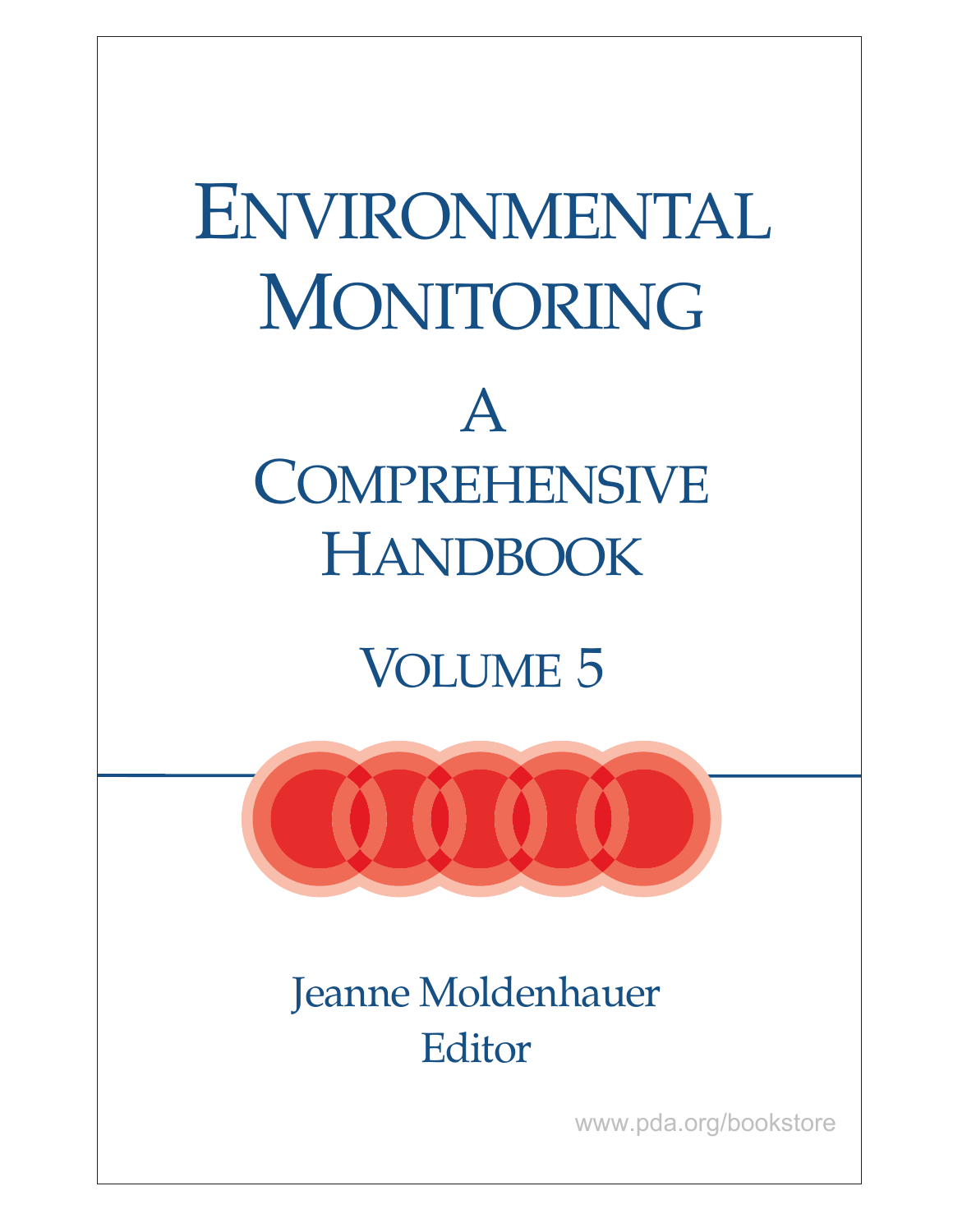# CONTENTS

Preface

# **1 ENVIRONMENTAL MONITORING OF MICROBIOLOGY LABORATORIES 1**

*Frank Settineri*

Introduction **Training** Laboratory Design and Flow Sample receipt area Sample staging and holding area Biohazard waste area Media preparation areas General testing area Live organism area (for identification, growth promotion, and culture preparation) Cleanroom areas (suites or isolators) for sterility testing Documentation Standard Operating Procedures (SOPs) Protocols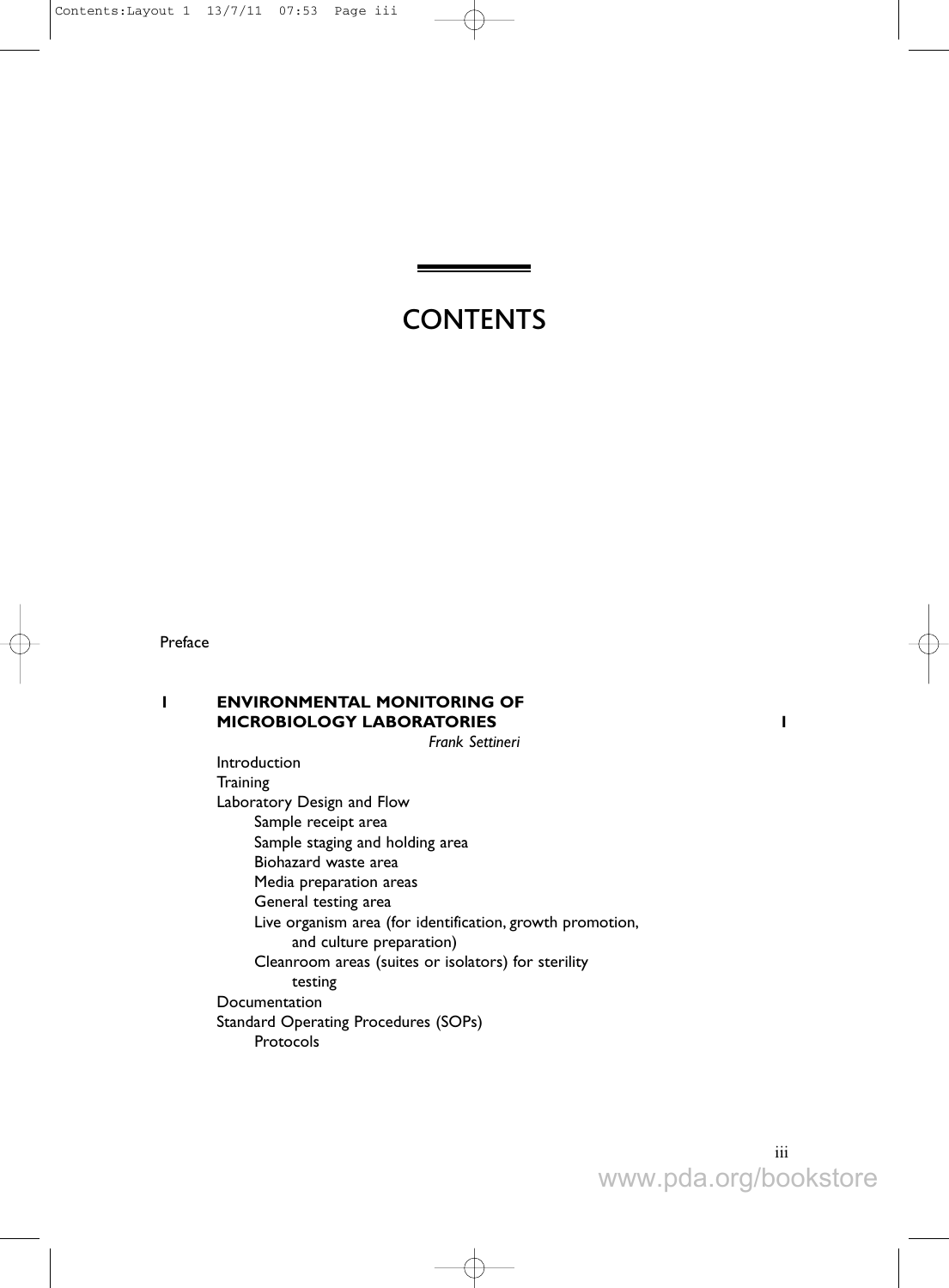Reporting of data Sample number Raw data form Specifications Equipment, Utensils, Instruments, and Work Surfaces Alert/Action Levels Nonviable Particles Contract Laboratories Summary References About the Author

#### **2 DATA MANAGEMENT — SMALL SIZE OPTIONS**

*Jeanne Moldenhauer*

**Introduction** Manual Data Management Systems The define phase The measurement hase The analysis phase The improvement phase The control phase Spreadsheets and Simple Databases Manual Systems Commercial Systems Conclusion References About the Author

## **3 MAKING SENSE OF ENVIRONMENTAL MONITORING TRENDING DATA**

*Dawn McIver*

Tracking vs.Trending Useful Calculations Monthly/Quarterly Results Generating a Template Drawing a Conclusion **References** About the Author

# **4 PRESENTING ENVIRONMENTAL MONITORING DATA TO INTERNAL AND EXTERNAL STAKEHOLDERS**

*Kim Van Antwerpen* The Case for Trending Environmental Monitoring Data Presenting EM Data to Internal Stakeholders Presenting EM Data to External Stakeholders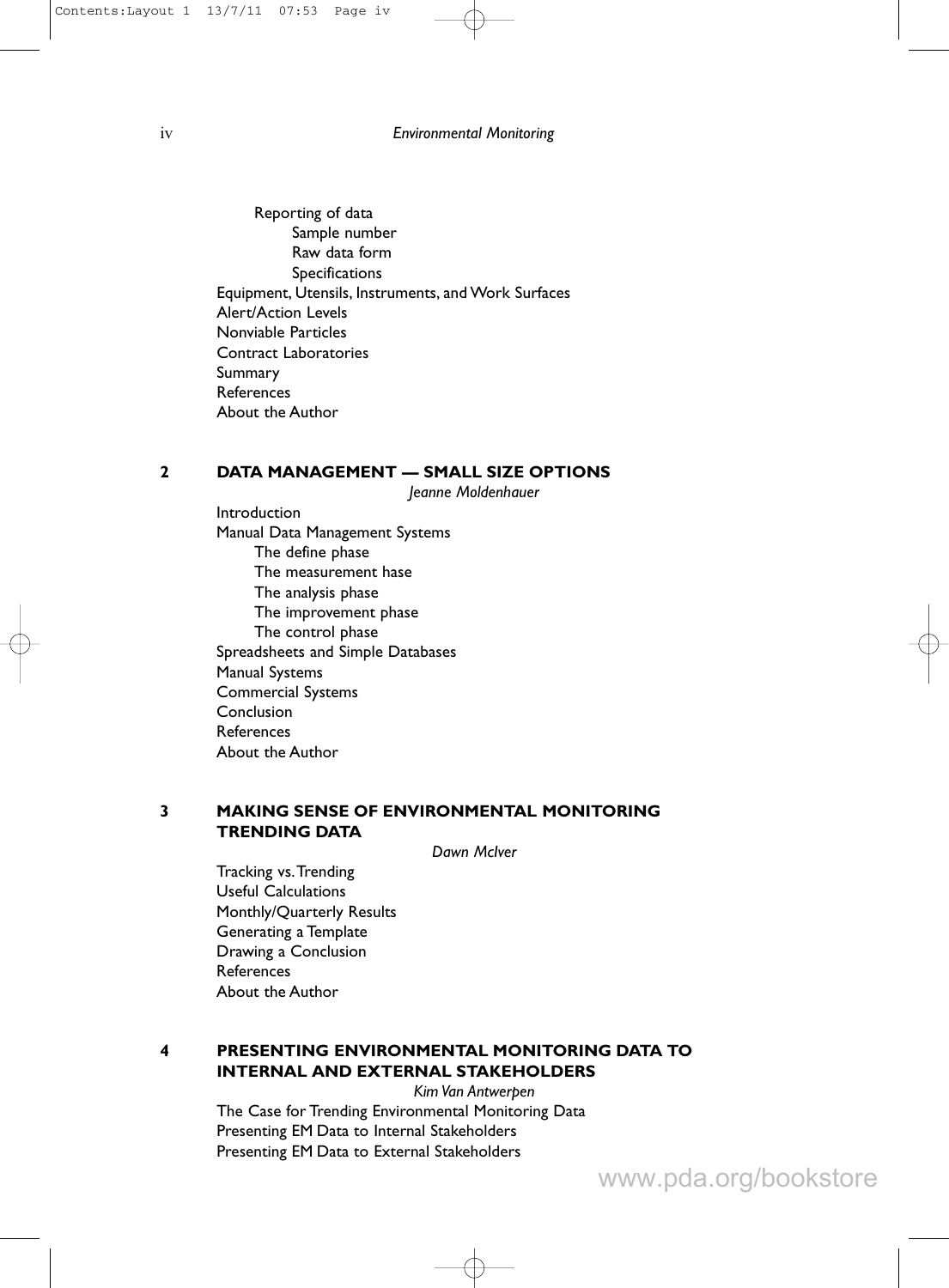| Types of EM Data Presented                                     |
|----------------------------------------------------------------|
| <b>Hits</b>                                                    |
| Alerts                                                         |
| Actions                                                        |
| Mold                                                           |
| Contents of the Environmental Monitoring Trending Presentation |
| Viable EM Data                                                 |
| Personnel                                                      |
| Non-viable by grade                                            |
| Water                                                          |
| Statistical trending of hits, alerts, actions, and molds       |
| Maps                                                           |
| Other Data Presented at an Environmental Review Board Meeting  |
| <b>Case Studies</b>                                            |
| Case Study #1: Observation of mold in a classified area        |
| Case Study #2: "Objectionable organisms" in a compounding room |
| Case Study #3: EM trends in a gowning area                     |
| Benefits of a Trending Program to Both Company and Customer    |
| Conclusion                                                     |
| References                                                     |
| About the Author                                               |
|                                                                |

# **5 MALDI-TOF METHOD FOR IDENTIFICATION OF MICROBIAL ISOLATES**

*David Shelep*

Technology Background Benefits of the MALDI–TOF Method Challenges in Using the MALDI–TOF Method for Environmental Monitoring **Conclusions** References About the Author

**6 MICROBIAL IDENTIFICATION LABORATORY IN SUPPORT OF AN ENVIRONMENTAL MONITORING PROGRAM**

*Mary J. Griffin*

Introduction Pharmaceutical Quality Control Microbiology Laboratory Microbial Identification Laboratory — Design and Layout Elements of the Microbial Identification Program EM growth media Sampling Incubation Reading environmental monitoring plates **Communication** Microbial Identification Systems and Methods Primary methods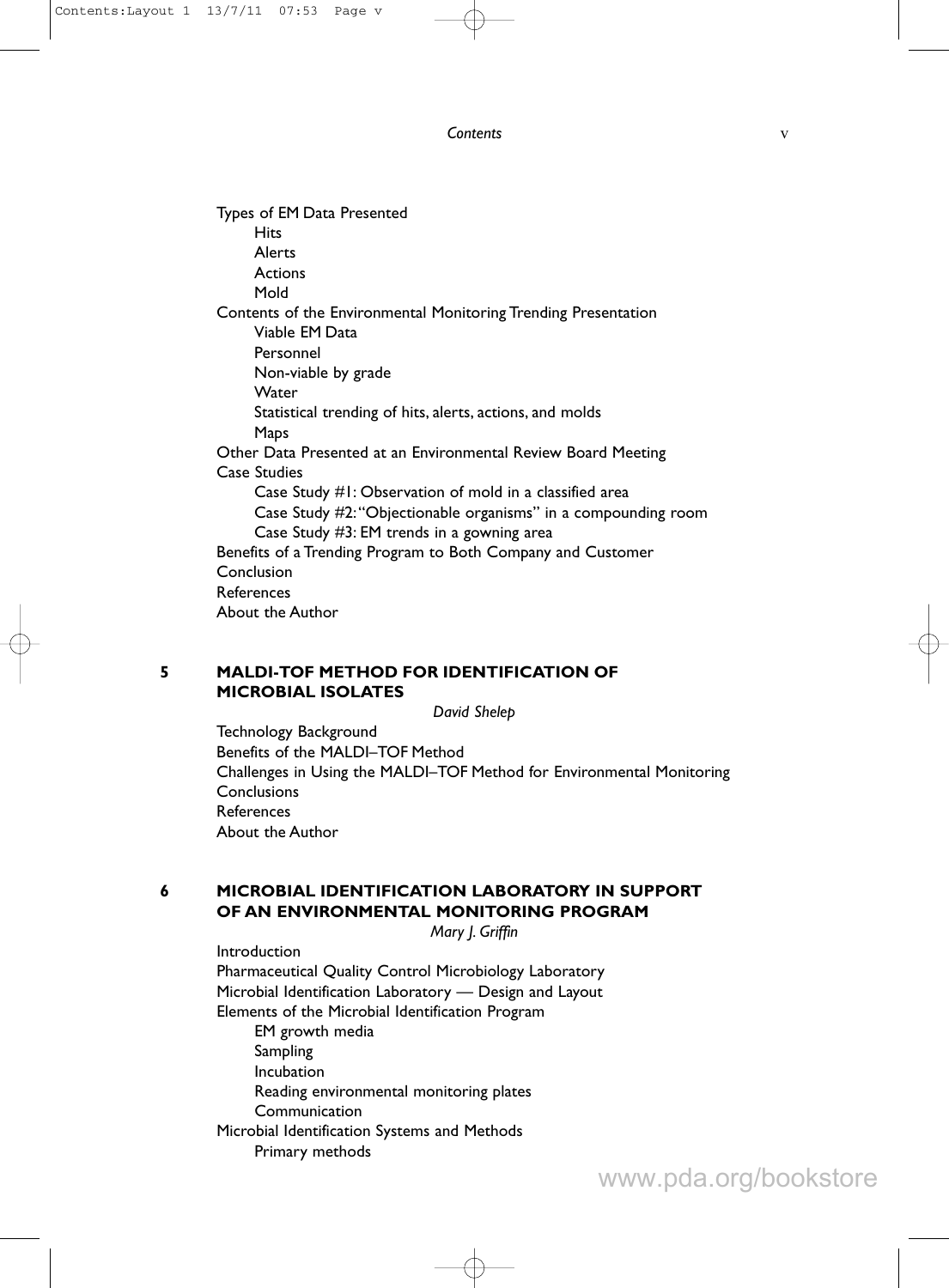Microbial identification system on the horizon Contract Laboratories Development of an Efficient Microbial Identification Process Flow Process Flow Benefits and Consideration Isolated Microorganism Impact and Risk Investigations and EM Microbial Identifications Microbial Identification Laboratory — Training Lean Laboratory Design Considerations Disinfection Program Support — Surface Monitoring Data Microbial Identification Laboratory — Data Trending Application of Novel and Rapid Alternative Methods Environmental Review Council/Committee (ERC) Conclusion References About the Author

## **7 ENVIRONMENTAL MONITORING AND THE MICROBIAL CONTROL STRATEGY**

*Karen Ginsbury*

References About the Author

#### **8 FUNGAL CONTAMINATION AND DISINFECTION**

*Jim Polarine and Dan Klein*

Introduction Fungi Overview Testing Fungi Disinfection Conclusion References About the Author

## **9 EMERGING TECHNOLOGY FOR FUNGAL CONTAMINATION CONTROL**

*Vladimir Podlipskiy, Sergei Bibikov, Brian Hubka and Daniel Kesonen* Introduction Fungal Contamination in Pharmaceutical Environments Other Concerns with Fungi Mycotoxins Types of mycotoxins CDC authorized review Fungi Growth Factors Fungi Contamination Control Environmental Control Physical Methods of Control

www.pda.org/bookstore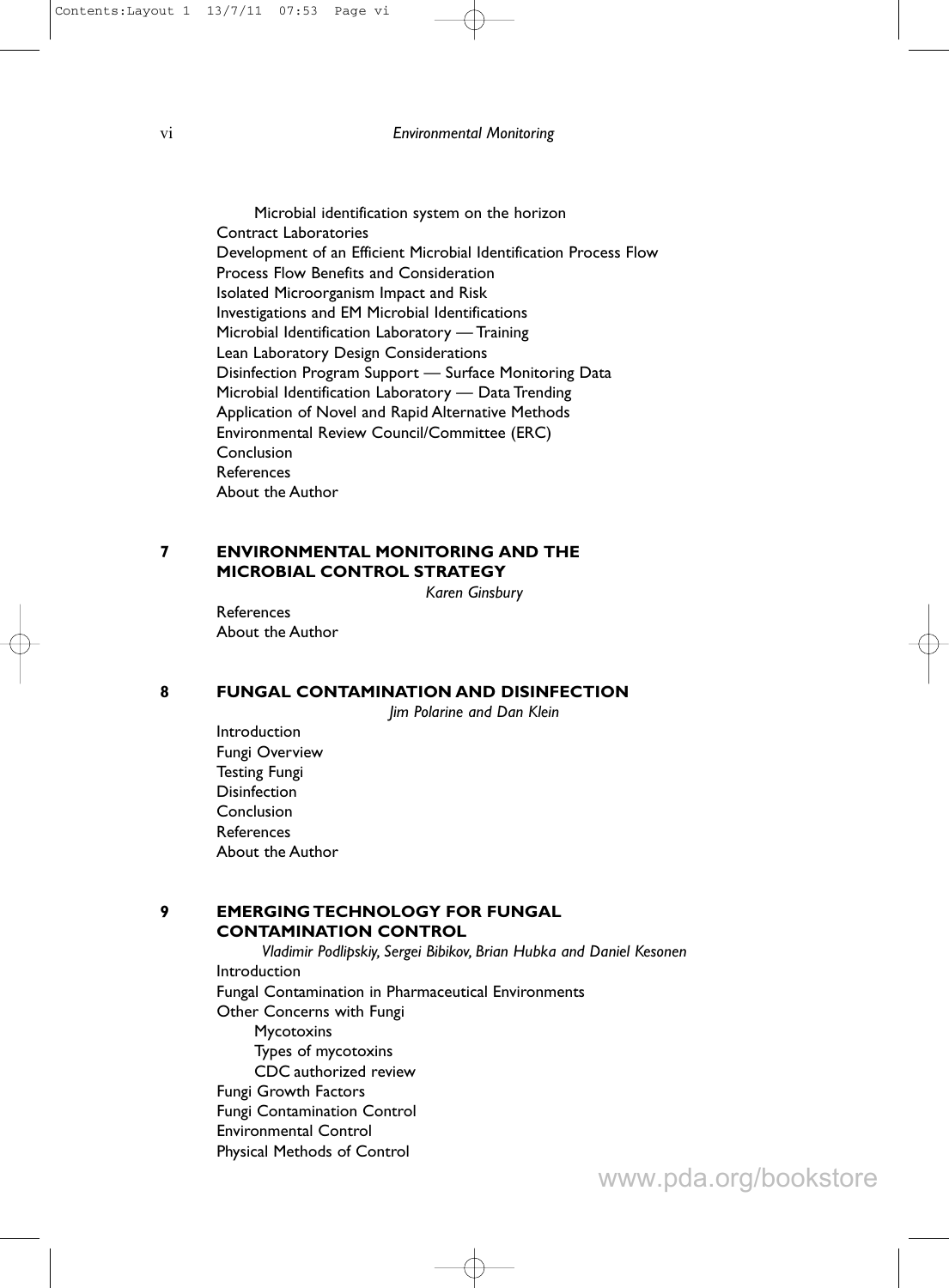*Contents* vii

Control by Antimicrobial Products Novel Natural Approach to Contamination Control MMD Product Testing MMD — Potential Applications Why use Mold & Mildew Doctor? References About the Authors

### **10 MONITORING OF AIR IN CLEAN ENVIRONMENTS — A COMPARATIVE STUDY WITH INSTANTANEOUS MICROBIAL DETECTION**

*Bengt Ljungqvist and Berit Reinmüller*

Introduction Materials and Methods Monitoring equipment Test conditions Results Discussion Conclusions References About the Authors

## **11 DEVELOPMENT AND IMPLEMENTATION OF A PROGRAM FOR ENVIRONMENTAL MONITORING IN THE COMPOUNDING PHARMACY**

*Jeanne Moldenhauer*

Introduction Requirements of USP <797> for Environmental Monitoring Programs Low risk compounding operations Medium risk compounding operations High risk compounding operations Environmental monitoring Inspectional Expectations Components of an Environmental Control Program The facility design Maintenance of the facility The documentation generated, completed and archived Methods used for cleaning, sanitization or disinfection Established process controls Housekeeping practices used Control of area access Training of analysts Quality assurance processes Establishing an Environmental Monitoring Program Determination of sampling methods Determination of where to sample — selecting sampling sites